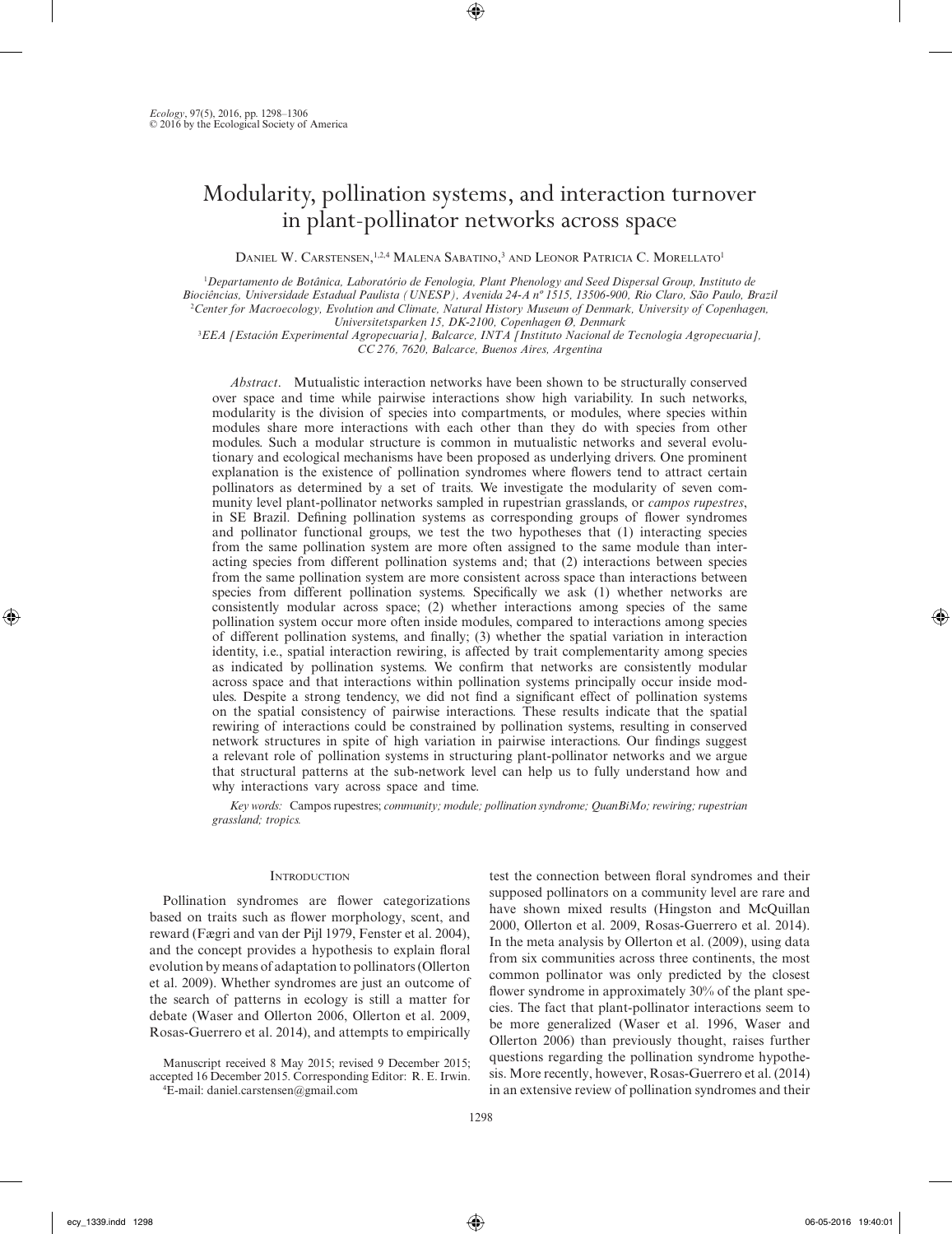most effective pollinators found support for the syndrome hypothesis and showed that their predictability increases towards the tropics.

 Moving beyond studies of single species of plants and pollinators and their interactions, ecological network analysis has proven useful over the last couple of decades (Jordano 1987, Memmott 1999, Bascompte et al. 2003, Bascompte and Jordano 2013). The main strength of a network approach in ecology is the possibility of detecting emergent patterns in a community of interacting species, and network studies have indeed revealed community level interaction patterns such as asymmetry (Vázquez and Simberloff 2002, Bascompte et al. 2006), power law degree distributions (Jordano et al. 2003 ), and modularity (Dicks et al. 2002, Lewinsohn et al. 2006, Olesen et al. 2007). Modularity is the division of a network into compartments, or modules, where species within modules interact more strongly with each other than with species from other modules. Modules thus represent sub- networks within a network. Such an organization is partly caused by convergent trait sets and modules can be considered as co-evolutionary units (Olesen et al. 2007). In a pollination network context, such units could correspond to pollination syndromes (e.g., Danieli-Silva et al. 2012), or rather, plant syndromes and their corresponding functional group of pollinators. As the concept of pollination syndromes is highly plant-centered, we here instead use the term pollination systems to define groups of plants and pollinators from complementing pollination syndromes (plants) and functional groups (pollinators). For instance, bees would be expected to interact more strongly with plants exerting a bee pollination syndrome than with e.g., plants exerting a bird pollination syndrome. Indeed, the detection of modularity in a network presents a pattern useful for testing hypotheses regarding pollination systems, while further posing the challenge to discover what determines the identity of closely interacting groups of species. Few studies so far have explored these questions (Dicks et al. 2002, Olesen et al. 2007, Dupont and Olesen 2009, Danieli-Silva et al. 2012, González et al. 2012, Maruyama et al. 2014) and some empirical support has been found for pollination systems as drivers of modularity (Dicks et al. 2002, Danieli-Silva et al. 2012, González et al. 2012). These studies are either based on a single network or on a meta analysis of networks from different locations, however. How patterns of modularity and pollination systems vary across space within an ecosystem is hitherto unstudied. Exploring this variation can reveal the consistency of patterns and drivers.

Recent studies find that plant-pollinator interactions are highly labile across space and time, supporting the increasing consensus that pairwise specialization is rare, while generalization might be more common than previously thought (Dupont et al. 2009 , Burkle and Alarcon 2011, Olesen et al. 2011*b*, Carstensen et al. 2014). That is, even between species that co- occur repeatedly through time or across space, interactions might change, or

"rewire." Which factors affect this rewiring of interactions and whether any interactions are more consistent across space and time still need further investigation. Carstensen et al. (2014) demonstrated that local flower abundance is important for the realization of pairwise interactions as expected from earlier work (Vázquez et al. 2005, Canard et al. 2012), but also that interactions with high local frequencies are more consistent across space. If pollination systems truly represent groups of co- adapted plants and pollinators, it could be hypothesized that interactions within such groups should be more consistent across space as well.

 Using a set of seven spatially explicit community level plant- pollinator networks, we aim to explore yet unanswered questions regarding the spatial variation of interactions. Specifically we ask:  $(1)$  Are networks consistently modular across space? (2) Do interactions among species of the same pollination system occur more often inside modules, compared to interactions among species of different pollination systems? And (3) are interactions within pollination systems more consistent across space than interactions between pollination systems? We hypothesize that interacting species from the same pollination system are more often assigned to the same module than interacting species from different pollination systems and, as interactions between species from different pollination systems likely are more coincidental, they are less consistent across space.

#### **METHODS**

#### *Study sites and field observations*

 We collected the data in seven areas of rupestrian grasslands, or *campos rupestres* , in the National Park of Serra do Cipó and its buffer zone, Morro da Pedreira, located in the southern end of the Espinhaço mountain chain, in the state of Minas Gerais, SE Brazil. *Campos rupestres* are characterized by a species-rich vegetation of mostly small sclerophyllous evergreen shrubs and herbs associated with rocky outcrops and quartzitic or sandy soils with high aluminium and low nutrient contents (Alves and Kolbek 1994, Benites et al. 2007, Silveira et al. 2016), and represent the dominant vegetation type between 1000–1400 m a.s.l. in Serra do Cipó. The seven sites were located a minimum of 1.4 km and a maximum of 8.5 km apart, all within an altitudinal range of 1073–1260 m a.s.l., and with similar wind exposition, soil substrate, and floral species richness. Plantpollinator interactions were sampled from early October to mid December 2012 by means of flower-based focal observations. At each site, we sampled ten  $1 \text{ m}^2$  plots along a 200 m long curvilinear transect. In each of these plots, we observed flowering plants for 15 min, considering as pollinators all flower visitors touching plant reproductive organs. We sampled one site per day with a fixed weekly rotation among sites. Sampling accumulated to 6 d per site and 252 h of observation over 44 d,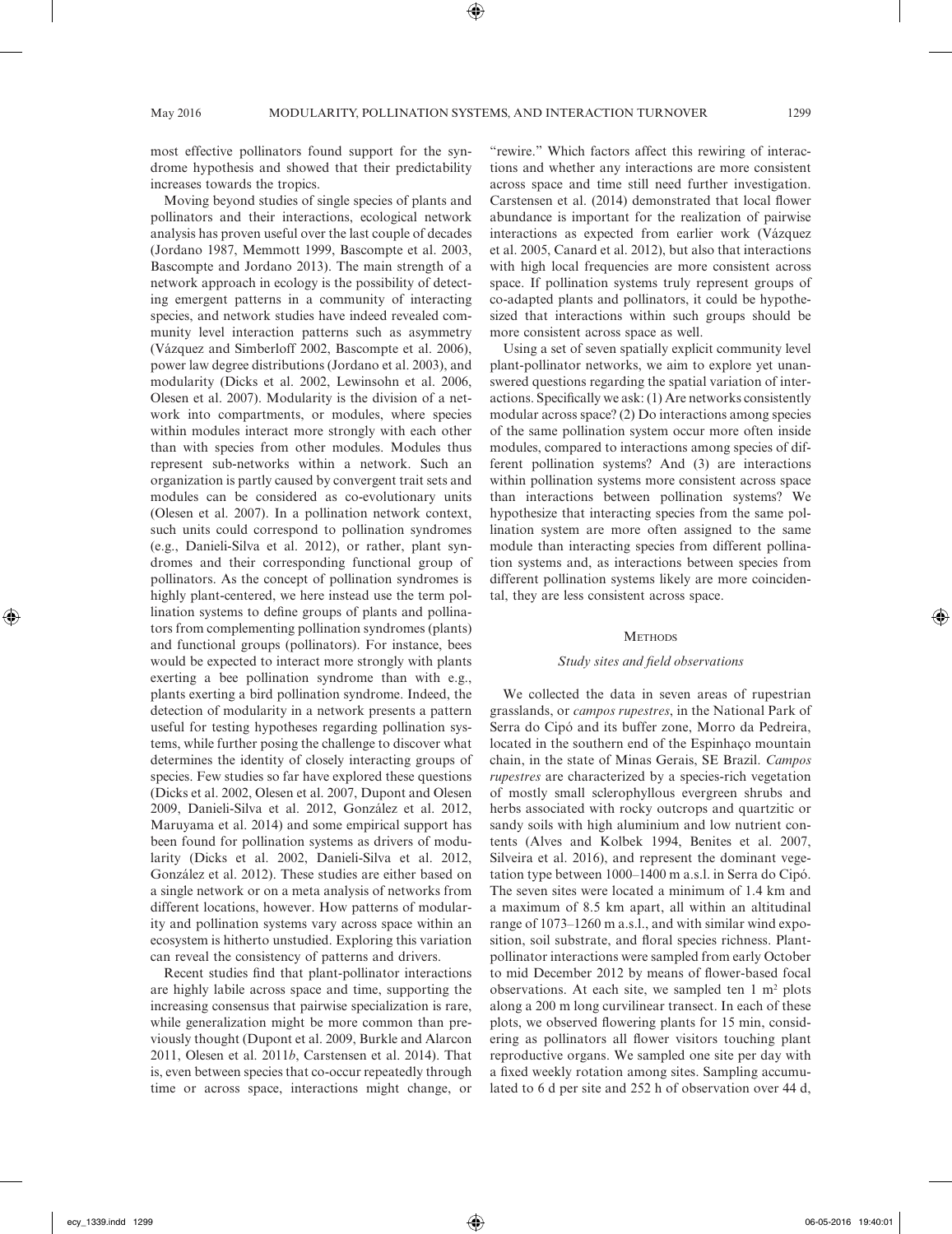resulting in a total of 2,271 observed interactions. Plants and pollinators were collected and subsequently identified to the highest possible taxonomic resolution (genus or species level in most cases) with the aid of specialists. See Carstensen et al. (2014) for further details.

## *Pollination systems and modularity*

 Pollination systems indicate an expected preference, or increased affinity, in interactions between plants and pollinators. Independently of visitation data, we categorized plants into one of four pollination syndromes based on basic floral traits (size, shape, color, scent, and reward): bee pollination, butterfly pollination, bird pollination, and diverse insect pollination (Appendix S1, Fægri and van der Pijl 1979). Pollinators were grouped into four corresponding functional groups: bees, butterflies, birds, and diverse insects. Diverse insects include wasps, beetles, and flies (see Appendix S2). Each observed unique interaction was then defined either as conforming to pollination system, e.g., a bee interacting with a bee pollination syndrome plant, or as not conforming to pollination system, e.g., a bee interacting with a bird pollination syndrome plant. Respectively, we term these interactions as being *within pollination system*  and being *between pollination systems* (Fig. 1).

 For each site, we constructed a weighted interaction matrix with plant species in rows and pollinator species in columns, each representing a bipartite plant- pollinator network. We analyzed each network for modularity using the QuanBiMo algorithm (Dormann and Strauss 2014) to maximize the modularity metric  $Q$ . This algorithm creates a random division of the network as a starting point, upon which it performs random swaps of species; each swap followed by a new evaluation of *Q*. After  $10<sup>6</sup>$  swaps without any improvement in  $Q$  the algorithm stops. *Q* indicates the modularity level of the network and ranges from 0 to 1. Optimizing it is a matter of finding the configuration of modules with the least number of links between modules and the maximum number of links within modules. As the algorithm is a stochastic process results may vary among computations. For each network, we therefore used the modular configuration with the highest  $O$  from 50 independent computations. To test the significance of the modularity values  $(Q)$  of the empirical networks, we computed null expectations based on 100 random networks with the same marginal totals as the empirical one. The modularity of each random network was also computed 50 times from which the highest *Q* was used to calculate the average *Q* across the 100 random networks. We standardized *Q* values into *z*-scores using the formula



FIG. 1. Examples of plant-pollinator interactions within pollination systems (A–C) and between pollination systems (D–F). (A) *Vellozia* sp. and *Tetrapedia* sp. (B) *Paepalanthus bromelioides* and a Cerambycidae beetle. (C) *Hypenia macrantha* and *Chlorostilbon lucidus* . (D) *Qualea dichotoma* and *Heliactin bilophus* . (E) *Lychnofora* sp. and *Tetrapedia* sp. (F) *Declieuxia fruticosa*  and *Centris* sp. All photos by Daniel W. Carstensen.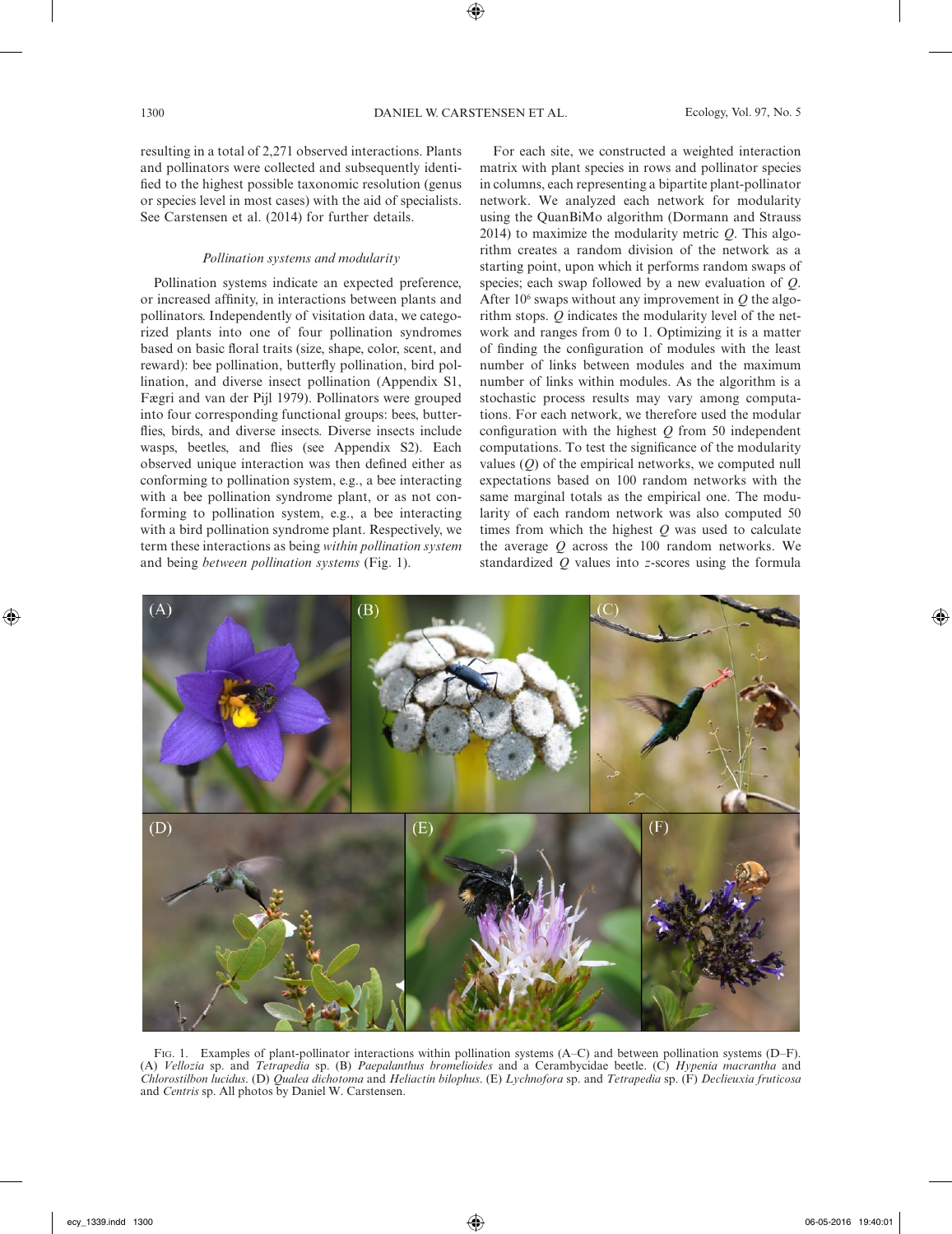$z_Q = (Q_{\text{observed}} - \bar{Q}_{\text{null}})/SD_{Q_{\text{null}}}$  in order to assess the signifi cance of the empirical networks. The *z* - score measures the number of standard deviations the *Q* of the empirical network deviates from the average *Q* of the random networks. When *z*-scores are above 1.96 the empirical network is considered significantly modular. For comparison, we also analyzed the binary transformed networks using the algorithm of Guimerà and Amaral (2005) in the software MODULAR (Marquitti et al. 2014). The modularity obtained here was similarly compared to 100 random networks with the same marginal totals as the empirical one by standardizing *Q* values into *z*-scores.

 To test whether interactions among species from the same pollination system (i.e., within pollination system interactions) would significantly more often be inside modules than interactions among species from different pollination systems (i.e., between pollination system interactions), we calculated, for each site, the percentages of within and between pollination system interactions that were also inside the same module. Percentages from all sites were pooled together to calculate the mean, and the test for significant difference was performed using a Welch's *t*-test. We did these analyses both using the results from the weighted and the binary modularity, as well as using both the frequency of interactions (weighted interactions) and presence/absence interaction data (binary interactions) to define the percentages of within and between pollination system interactions that were inside modules.

#### *Interaction turnover*

 To test the spatial consistency of interactions within pollination system vs. interactions between pollination systems we examined each unique pairwise interaction for turnover between all 21 site-pair combinations. For each site-pair comparison, in order to account for species turnover between sites, we excluded species unique to one site and only looked at the interactions among the set of species found at both sites. We then defined the remaining pairwise interactions as "consistent" if occurring in both sites or "turning over" if occurring in only one site (see Carstensen et al. 2014 for a detailed explanation). Then, using the two categories on whether interactions are within or between pollination systems, we tested whether the two groups differed significantly in the amount of interaction turnover among sites. We used a contingency table and Fisher's exact test to assess whether interactions within pollination systems showed a significantly different proportion of turnover events than interactions between pollination systems.

## **RESULTS**

 The weighted modularity was consistently high across all seven sites, with all sites being significantly more modular than expected by random. Networks were divided into 6–9 modules, defining a compartmentalized structure within each of the seven plant-pollinator networks (Table 1, Fig. 2). Binary modularity also showed high modularity across sites, dividing networks into 7-9 modules. No site, however, showed modularity significantly different from random (Table 1, Appendix S2: Table S1).

 Across the seven networks, the proportion of interactions classified as being within pollination system was  $52-73%$  (Table 1). Interactions within pollination system (Mean =  $60.9$ , SD =  $6.6$ ) were thus overall more common than interactions between pollination systems (Mean = 39.1, SD = 6.6,  $t(12) = 6.2$ ,  $P < 0.0001$ ). Using the modular configuration from the weighted or binary modularity analyses we obtained similar results; the mean percentage (across all sites) of interactions inside modules was significantly higher for within pollination system interactions than for between pollination system interactions, both when using weighted and binary interactions (Table 2). Apart from one case (site "Elefante" when using binary modularity and binary interaction data), all sites showed a higher proportion of interactions inside modules for within pollination system interactions (Appendix S2: Tables S2–S3).

 After excluding species unique to one site, we used the remaining 1,019 pairwise interactions to test for turnover of within pollination system and between pollination

TABLE 1. Network size and results of the modularity analyses for each of the seven study sites.

| Network<br>(site) | Plants | Pollinators | $Z_{weighted}$ | Weighted no.<br>modules | Binary no.<br>modules | Percentage of<br>int. within PS |    |
|-------------------|--------|-------------|----------------|-------------------------|-----------------------|---------------------------------|----|
| Cedro             | 25     | 67          | $0.50*$        | 6                       | 0.58                  |                                 | 64 |
| Midway            | 25     | 51          | $0.52*$        |                         | 0.49                  |                                 | 62 |
| Gigante           | 28     | 67          | $0.43*$        |                         | 0.50                  | 8                               | 60 |
| Paulino           | 25     | 84          | $0.57*$        |                         | 0.53                  |                                 | 57 |
| Soizig            | 23     | 65          | $0.52*$        | Q                       | 0.61                  |                                 | 58 |
| Tinkerbell        | 22     | 55          | $0.52*$        | 8                       | 0.63                  | 8                               | 52 |
| Elefante          | 33     | 72          | $0.55*$        |                         | 0.55                  |                                 | 73 |

*Notes:* The seven columns show, for each network, the number of plant and pollinator species, the observed modularity level  $(Q_{\text{weighted}})$  and number of modules from the weighted modularity, the observed modularity level  $(Q_{\text{binar}})$  and number of modules from the binary modularity, and the proportion of interactions that are within pollination systems (PS). Asterisks indicate significantly different modularity from random. Full table including *z*-scores is reported in Table S1 (Appendix S2).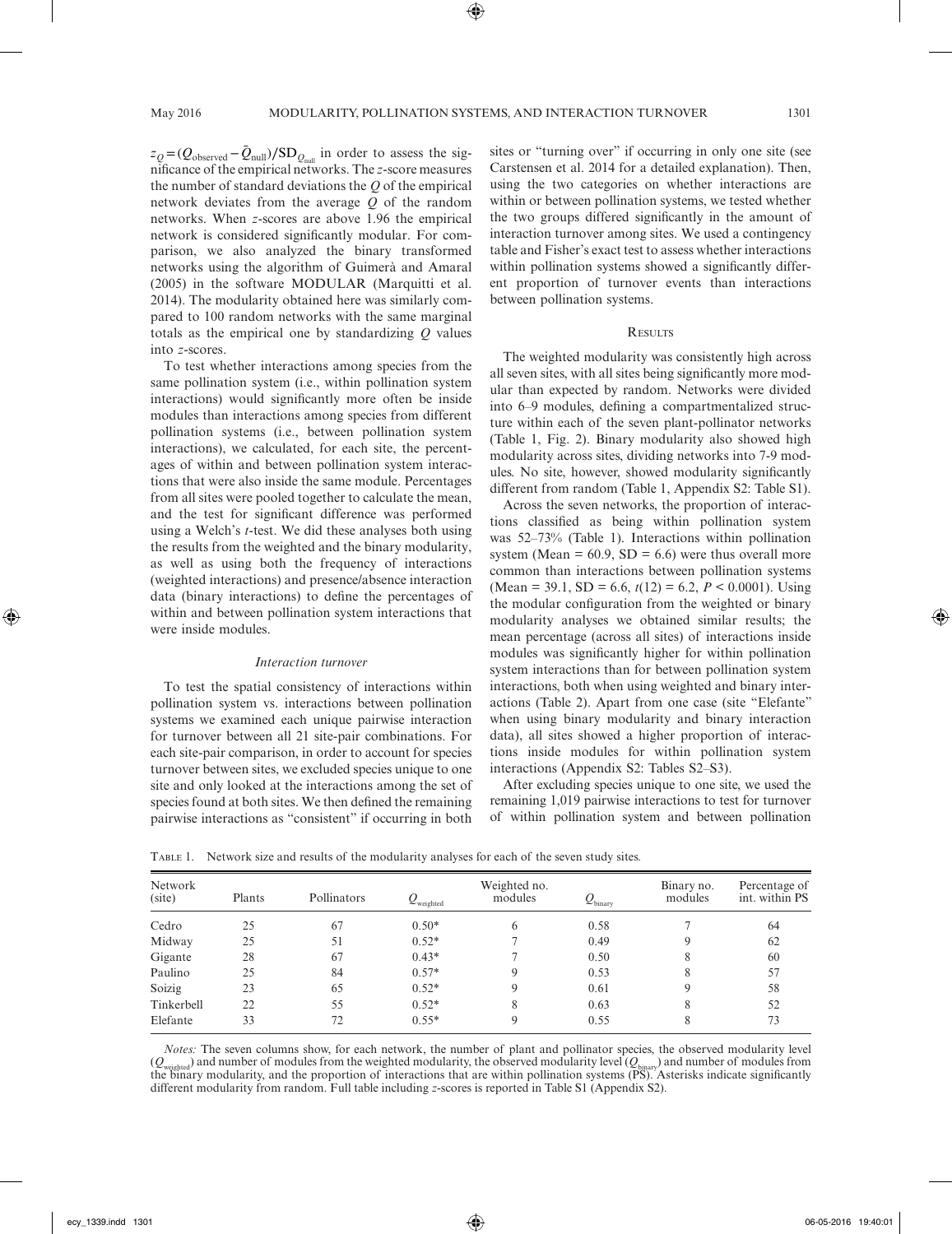

## Pollinators

FIG. 2. The modular division and pollination system classifications of the Cedro network. (A) shows the network divided into the six modules. The nodes of the network are represented by squares (plants,  $n = 25$ ) and circles (pollinators,  $n = 67$ ) and are colorcoded according to pollination systems. The thickness of the lines scale with the frequency of the interactions. (B) shows the interaction matrix organized in the modular pattern with plant species in the rows and pollinator species in the columns. As in (A), species are colored according to pollination systems: Cyan: bee pollination system, purple: butterfly pollination system, green: bird pollination system, and yellow: diverse insect pollination system. Interactions between species are marked by a blue square inside the matrix, the more frequent the interaction, the stronger the color.

system interactions. 667 site-pair comparisons of pairwise interactions were classified as being within pollination system, with the remaining 352 classified as being between systems. 485 (73%) of the 667 interactions within pollination system showed turnover between sites, while 273 (78%) of the 352 interactions between pollination systems showed turnover. Despite this higher turnover for interactions between pollination systems, Fisher's exact test did not show a significant difference in the turnover of interactions between the two groups ( $P = 0.09$ , power = 0.40).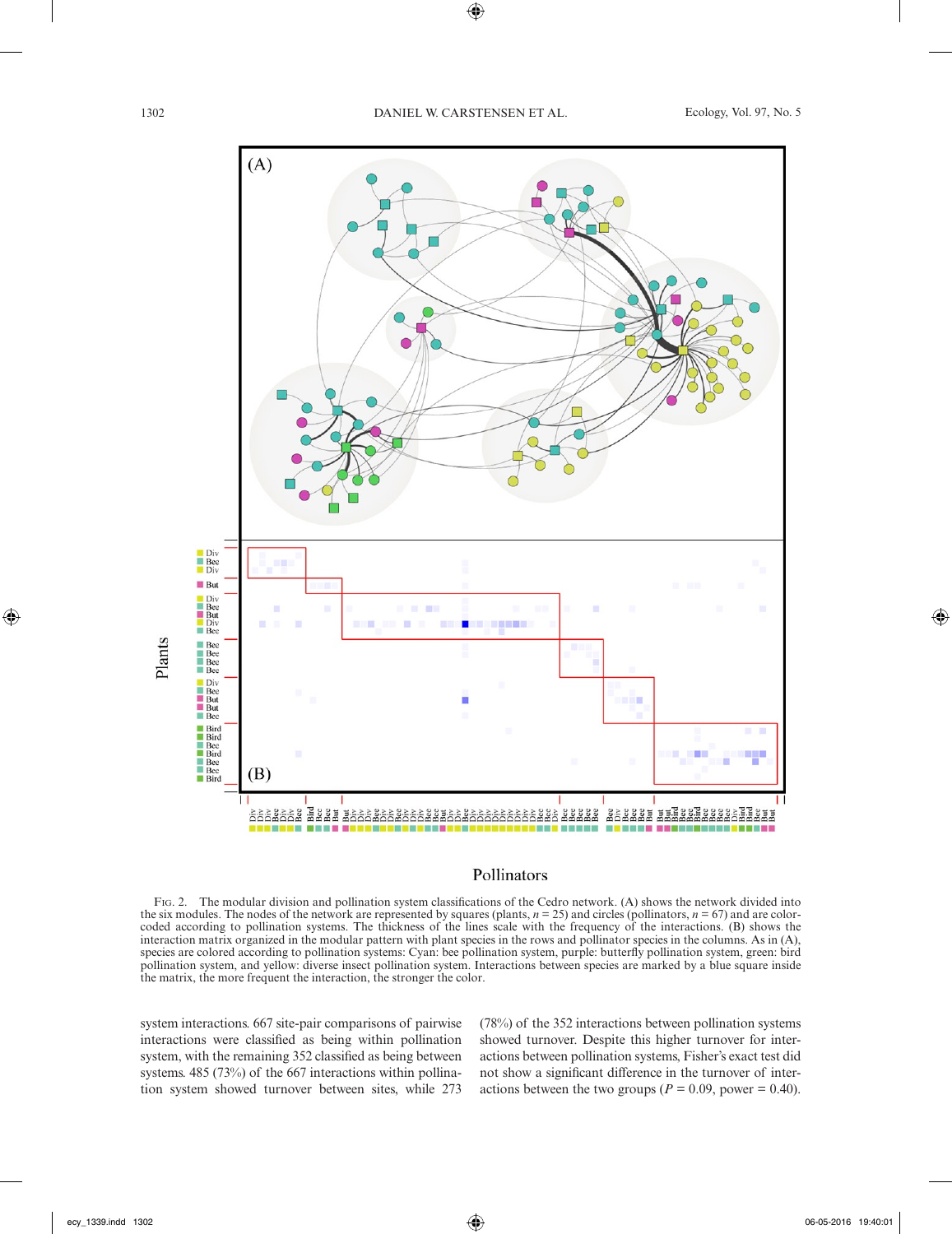|                     | Weighted modularity |           |           |     |        |    |       | Binary modularity |           |           |           |        |               |       |  |
|---------------------|---------------------|-----------|-----------|-----|--------|----|-------|-------------------|-----------|-----------|-----------|--------|---------------|-------|--|
| Interaction<br>type | Between PS          |           | Within PS |     |        |    |       | Between PS        |           | Within PS |           |        |               |       |  |
|                     | Mean                | <b>SD</b> | Mean      | SD. |        | df | P     | Mean              | <b>SD</b> | Mean      | <b>SD</b> |        | <sub>df</sub> | P     |  |
| Weighted            | 74.0                | 7.3       | 84.9      | 7.4 | $-2.8$ | 12 | 0.017 | 53.3              | 14.6      | 73.1      | 11.7      | $-2.8$ | 11            | 0.017 |  |
| Binary              | 66.3                | 10.3      | 77.4      | 7.3 | $-2.3$ | 11 | 0.040 | 66.6              | 7.6       | 76.4      | 8.2       | $-2.3$ | 12            | 0.041 |  |

TABLE 2. The mean percentage of interactions inside modules for between and within pollination system (PS) interactions for weighted and binary modularity.

*Notes:* Interaction type indicates whether the frequency (weighted) or simply the presence (binary) of interactions was used to calculate the means. Difference between means was tested using a Welch's *t*-test. Also included are standard deviations (SD), *t*-statistics, degrees of freedom (df), and the *P*-value. The mean percentage of interactions inside modules were significantly higher for within PS interactions than for between PS interactions in all cases ( $P < 0.05$ ).

#### **DISCUSSION**

 We found a spatial consistency in network modularity level and in the grouping of species from the same pollination systems. At the level of pairwise interactions, we found a trend, but no significant effect, of pollination systems on spatial interaction consistency. That is, when looking at each pairwise interaction, those within the same pollination system and those between pollination systems did not differ significantly in their probability of turnover among sites. However, the consistent high modularity and predominance of within pollination system interactions inside modules, indicate that trait matching, as represented by pollination systems, drives a spatially conserved interaction structure.

 Modularity is a commonly observed pattern in plantpollinator networks; however modularity levels and number of modules vary widely depending on the size and type of the community in question (Olesen et al. 2007). Our seven networks, equally sampled during the same season and within the same region, all showed high levels of modularity for both weighted and binary networks. While all weighted networks were significantly modular, none of the binary networks were so. A large difference in significance levels between weighted and binary modularity has been reported previously (e.g., Schleuning et al. 2014) and is likely caused by the fact that weighted networks contain more information than binary ones (Dormann and Strauss 2014). Specific to our networks, some pairwise interactions were highly frequent compared to the mean (e.g., *Bombus pauloensis* and *Aspilia jolyana*), and the strength of such interactions are not considered in the binary networks. Our findings indicate that the modularity level is conserved across space if networks are of similar sizes and sampled in ecologically similar areas. To our knowledge, no previous study has investigated the spatial variation of modularity across a set of sites within a region, but we can compare our results with the conserved levels of modularity over time (Dupont et al. 2009, Burkle and Alarcon 2011).

 Plant and pollinator distribution over time and space can be important drivers of network structure by constraining species interactions (Vazquez et al. 2009 , Olesen et al. 2011a, Vizentin-Bugoni et al. 2014). Maruyama et al. (2014) found that even though phenological overlap was important to determine interaction frequency between species of hummingbirds and plants, it did not lead to the formation of distinct modules in plant– hum mingbird networks. Meanwhile, González et al. (2012) showed a strong effect of phenology in structuring an insect- plant pollination network into modules. Along the year, spatiotemporal variation in phenology could thus affect network structure locally, for instance by local mass flowering events or the presence of species with prolonged flowering. As our study focused on the effect of space, we restricted our data collection to an intense  $\sim$ 2 month period representing the flowering peak of the early rainy season (Carstensen et al. 2014) in order to minimize phenological turnover during sampling.

 Our results show that interacting species of the same pollination system are consistently more often grouped with each other than they are with species from other pollination systems. Instead of defining modules strictly conforming to specific pollination systems (e.g., bee pollination modules or bird pollination modules) we argue that our more general approach is appropriate in the case of pollination systems, as modules rarely comprise species from only one pollination system (Fig. 2). Indeed, plants are often pollinated by pollinators not conforming to their syndrome and visited by pollinators from more than one functional group (Dicks et al. 2002, Ollerton et al. 2009). We demonstrate, however, that pollination systems do correspond to a higher tendency of interactions being formed between certain subsets of plants and pollinators. Furthermore, the fact that interactions conforming to pollination systems more often are also within modules, indicate a modular structure partly driven by pollination systems.

 We hypothesized that interactions formed among species from the same pollination system should be less labile across space than interactions formed among species from different pollination systems. We could not confirm such a direct difference in the turnover of interactions within and between pollination systems; however, our test did yield a low *P*-value showing a rather strong tendency, and our low test power (0.40)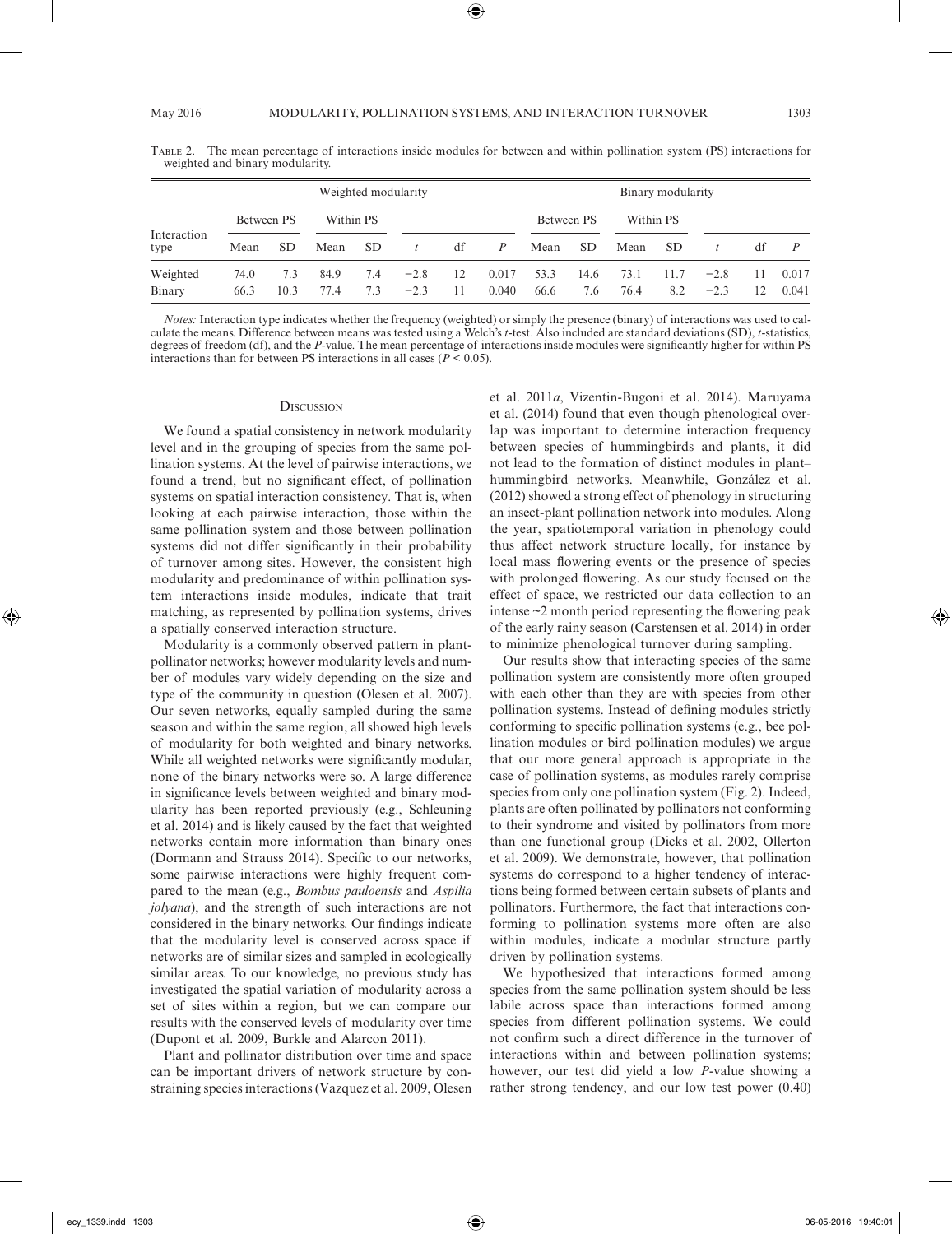

FIG. 3. Schematic representation of spatial interaction rewiring in a modular network, where within-module interactions change identity but remain inside their module. In this way the structural configuration at the modular level is conserved across space in spite of high pairwise interaction turnover. Black circles represent species and large grey circles represent modules. Dotted lines represent interactions that rewire from network A to network B.

entails a high probability of a type II error. A larger sample size would decrease this probability, and we encourage this type of analysis to be repeated on other suitable data sets. Local flower abundance has been shown to be important for the realization of pairwise interactions (Carstensen et al. 2014), and perhaps such forces interfere with the detection of any effect that pollination systems might have on interaction consistency. Based on our results, we argue that when interactions are lost or gained across space, new interactions are likely formed within pollination systems rather than between. Despite high temporal and spatial turnover in the identity of pairwise interactions, communities could thus maintain the structure of interactions at the level of modules, rewiring their links within these groups, but rarely across (Fig. 3).

The difficulty of confirming interaction patterns as expected on the basis of floral syndromes or pollination systems is likely related to the high lability in interactions over time and space (Olesen et al. 2008, Petanidou et al. 2008, Dupont et al. 2009, Carstensen et al. 2014, Simanonok and Burkle 2014); however, within these highly variable patterns, some pairwise interactions are more consistent across space (Carstensen et al. 2014). It seems then, that it is possible to identify more consistent elements within the detailed structures of networks. As we show here, even interactions that are readily rewired across space might be so in a non-random fashion, so that species change their interactions among a certain subset of the potentially available interaction partners in the network. This subset is then partly governed by

pollination systems, in turn maintaining modular structures across space. With an increasing effort to understand the spatial variability of interactions (Poisot et al. 2012, 2015, Carstensen et al. 2014, Kissling and Schleuning 2015, Trøjelsgaard et al. 2015), more studies are needed on the spatial variation of modularity, its connection to pollination systems, and other possible determinants. Future studies could explore further whether interactions are rewired across space and time in a predictable manner. We argue that structural patterns at the sub- network level can help us to fully understand why interactions vary across space and time.

#### **ACKNOWLEDGMENTS**

 We thank Clemens Schlindwein, Marina Beirão, Eduardo A. Athayde, Nathália M. B. W. Rocha, and Fernando A. O. Silveira for help with identification of collected material. We also thank Jens M. Olesen, Pedro Jordano, and two anonymous reviewers for valuable comments on the manuscript. The project was funded by FAPESP (São Paulo Research Foundation) grants #2010/51307-0 (FAPESP-VALE), #2011/22635-2, #2013/05920-0 (BEPE), and #2014/01594-4 (to DWC), UNESP—PROPe post- doctoral program (to MS), and CNPq research productivity fellowship (to LPCM) DWC further received funding from The Danish Research Council | Natural Sciences. We finally thank ICMBio for permitting us to work in and around the Serra do Cipó National Park.

#### LITERATURE CITED

Alves, R. J. V., and J. Kolbek. 1994. Plant species endemism in savanna vegetation on table mountains (Campo Rupestre) in Brazil. Vegetatio 113:125-139.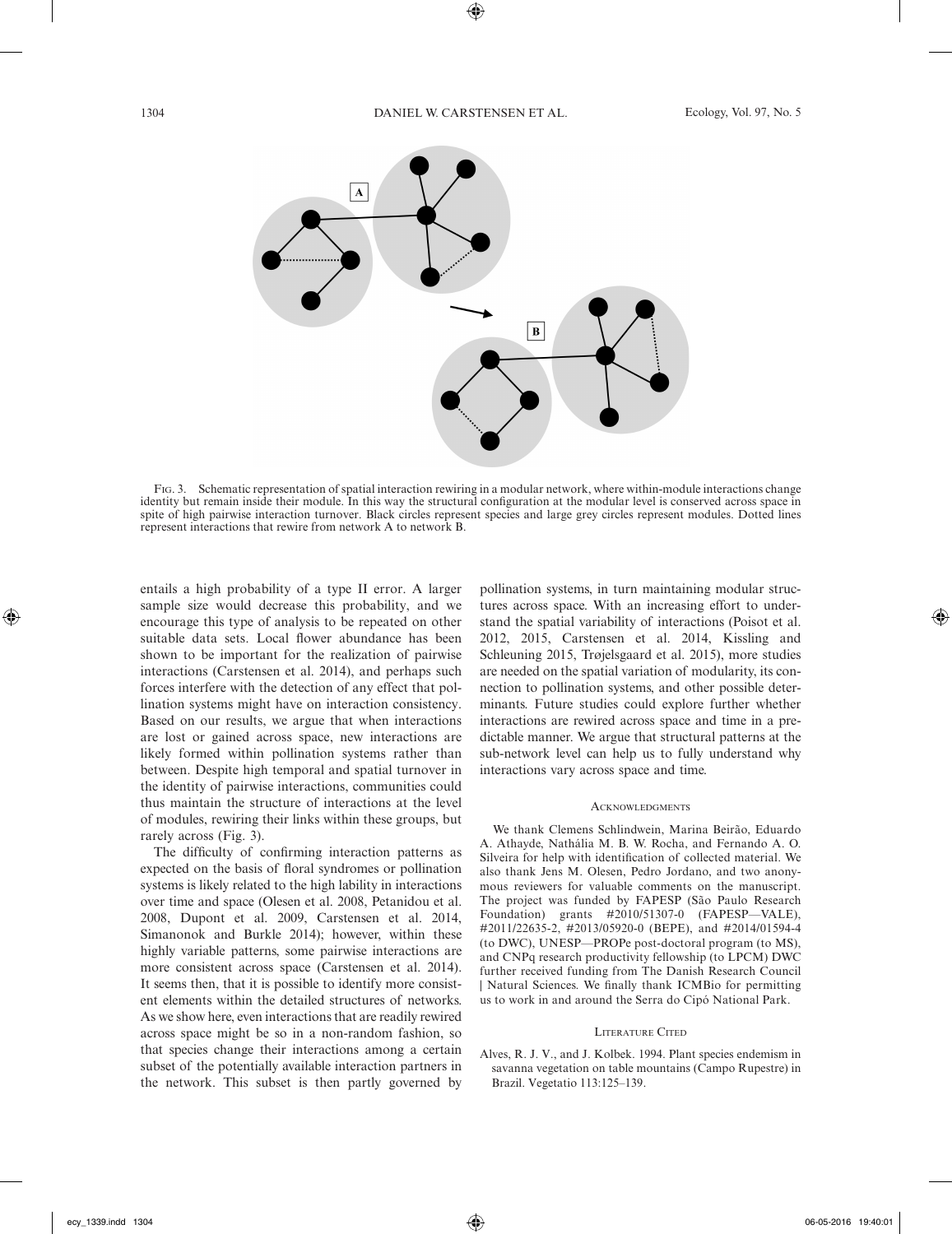- Bascompte, J., and P. Jordano. 2013. Mutualistic Networks. Princeton University Press, Princeton, New Jersey, USA.
- Bascompte, J., P. Jordano, C. J. Melian, and J. M. Olesen. 2003. The nested assembly of plant-animal mutualistic networks. Proceedings of the National Academy of Sciences of the United States of America 100:9383-9387.
- Bascompte, J., P. Jordano, and J. M. Olesen. 2006. Asymmetric coevolutionary networks facilitate biodiversity maintenance . Science 312:431-433.
- Benites, V. M., C. E. G. R. Schaefer, F. N. B. Simas, and H. G. Santos. 2007. Soil associated with rock outcrops in the Brazilian moutain ranges Mantiqueira and Espinaço . Revista Brasileira de Botânica 30:569-577.
- Burkle, L. A., and R. Alarcon. 2011. The future of plantpollinator diversity: understanding interaction networks across time, space, and global change . American Journal of Botany 98:528-538.
- Canard, E., N. Mouquet, L. Marescot, K. J. Gaston, D. Gravel, and D. Mouillot. 2012. Emergence of structural patterns in neutral trophic networks. PLoS ONE 7:e38295.
- Carstensen, D. W., M. Sabatino, K. Trøjelsgaard, and L. P. C. Morellato. 2014. Beta diversity of plant-pollinator networks and the spatial turnover of pairwise interactions . PLoS ONE 9:e112903.
- Danieli-Silva, A., J. M. T. de Souza, A. J. Donatti, R. P. Campos, J. Vicente-Silva, L. Freitas, and I. G. Varassin. 2012. Do pollination syndromes cause modularity and predict interactions in a pollination network in tropical high-altitude grasslands? Oikos 121:35-43.
- Dicks, L. V., S. A. Corbet, and R. F. Pywell. 2002. Compartmentalization in plant-insect flower visitor webs. Journal of Animal Ecology 71:32-43.
- Dormann, C. F., and R. Strauss. 2014. A method for detecting modules in quantitative bipartite networks . Methods in Ecology and Evolution 5:90–98.
- Dupont, Y. L., and J. M. Olesen. 2009. Ecological modules and roles of species in heathland plant–insect flower visitor networks. Journal of Animal Ecology 78:346-353.
- Dupont, Y. L., B. Padrón, J. M. Olesen, and T. Petanidou. 2009. Spatio-temporal variation in the structure of pollination networks. Oikos 118:1261-1269.
- Fægri, K., and L. van der Pijl. 1979. The principles of pollination ecology. Pergamon press, Oxford, UK.
- Fenster, C. B., W. S. Armbruster, P. Wilson, M. R. Dudash, and J. D. Thomson. 2004. Pollination syndromes and floral specialization. Annual Review of Ecology, Evolution, and Systematics 35:375-403.
- González, A. M. M., S. Allesina, A. Rodrigo, and J. Bosch. 2012. Drivers of compartmentalization in a Mediterranean pollination network. Oikos 121:2001-2013.
- Guimerà, R., and L. A. N. Amaral. 2005. Functional cartography of complex metabolic networks. Nature 433:895-900.
- Hingston, A. B., and P. B. McQuillan. 2000. Are pollination syndromes useful predictors of floral visitors in Tasmania? Austral Ecology 25:600–609.
- Jordano, P. 1987. Patterns of mutualistic interactions in pollination and seed dispersal—connectance, dependence assymmetries, and coevolution. American Naturalist 129:657-677.
- Jordano, P., J. Bascompte, and J. M. Olesen. 2003. Invariant properties in coevolutionary networks of plant-animal interactions. Ecology Letters 6:69-81.
- Kissling, W. D., and M. Schleuning. 2015. Multispecies interactions across trophic levels at macroscales: retrospective and future directions. Ecography 38:346-357.
- Lewinsohn, T. M., P. I. Prado, P. Jordano, J. Bascompte, and J. M. Olesen. 2006. Structure in plant-animal interaction assemblages. Oikos 113:174-184.
- Marquitti, F. M. D., P. R. Guimarães, M. M. Pires, and L. F. Bittencourt. 2014. MODULAR: software for the autonomous computation of modularity in large network sets. Ecography 37:221-224.
- Maruyama, P. K., J. Vizentin-Bugoni, G. M. Oliveira, P. E. Oliveira, and B. Dalsgaard. 2014. Morphological and spatio- temporal mismatches shape a neotropical savanna plant-hummingbird network. Biotropica 46:740-747.
- Memmott, J. 1999. The structure of a plant-pollinator food web. Ecology Letters 2:276-280.
- Olesen, J. M., J. Bascompte, Y. L. Dupont, and P. Jordano. 2007. The modularity of pollination networks. Proceedings of the National Academy of Sciences of the United States of America 104:19891-19896.
- Olesen, J. M., J. Bascompte, H. Elberling, and P. Jordano. 2008. Temporal dynamics in a pollination network . Ecology 89:1573-1582.
- Olesen, J. M., J. Bascompte, Y. L. Dupont, H. Elberling, C. Rasmussen, and P. Jordano. 2011a. Missing and forbidden links in mutualistic networks . Proceedings of the Royal Society B: Biological Sciences 278:725-732.
- Olesen, J. M., C. Stefanescu, and A. Traveset. 2011*b*. Strong, long- term temporal dynamics of an ecological network . PLoS ONE  $6:1-5$ .
- Ollerton, J., R. Alarcon, N. M. Waser, M. V. Price, S. Watts, L. Cranmer, A. Hingston, C. I. Peter, and J. Rotenberry. 2009. A global test of the pollination syndrome hypothesis. Annals of Botany 103:1471-1480.
- Petanidou, T., A. S. Kallimanis, J. Tzanopoulos, S. P. Sgardelis, and J. D. Pantis. 2008. Long-term observation of a pollination network: fluctuation in species and interactions, relative invariance of network structure and implications for estimates of specialization. Ecology Letters 11:564–575.
- Poisot, T., E. Canard, D. Mouillot, N. Mouquet, and D. Gravel. 2012. The dissimilarity of species interaction networks. Ecology Letters 15:1353-1361.
- Poisot, T., D. B. Stouffer, and D. Gravel. 2015. Beyond species: why ecological interaction networks vary through space and time. Oikos 124:243-251.
- Rosas-Guerrero, V., R. Aguilar, S. Marten-Rodriguez, L. Ashworth, M. Lopezaraiza-Mikel, J. M. Bastida, and M. Quesada . 2014 . A quantitative review of pollination syndromes: do floral traits predict effective pollinators? Ecology Letters 17:388-400.
- Schleuning, M., et al. 2014. Ecological, historical and evolutionary determinants of modularity in weighted seed- dispersal networks. Ecology Letters 17:454-463.
- Silveira, F. A. O., et al. 2016. Ecology and evolution of plant diversity in the endangered campo rupestre: a neglected conservation priority. Plant and Soil. doi:10.1007/s11104-015-2637-8.
- Simanonok, M. P., and L. A. Burkle. 2014. Partitioning interaction turnover among alpine pollination networks: spatial, temporal, and environmental patterns. Ecosphere 5:art149-art149.
- Trøjelsgaard, K., P. Jordano, D. W. Carstensen, and J. M. Olesen. 2015 . Geographical variation in mutualistic networks: similarity, turnover and partner fidelity. Proceedings of the Royal Society B: Biological Sciences 282:20142925.
- Vázquez, D. P., and D. Simberloff. 2002. Ecological specialization and susceptibility to disturbance: conjectures and refutations. American Naturalist 159:606-623.
- Vazquez, D. P., N. P. Chacoff, and L. Cagnolo. 2009. Evaluating multiple determinants of the structure of plant-animal mutualistic networks. Ecology 90:2039-2046.
- Vázquez, D. P., W. F. Morris, and P. Jordano. 2005. Interaction frequency as a surrogate for the total effect of animal mutualists on plants. Ecology Letters 8:1088-1094.